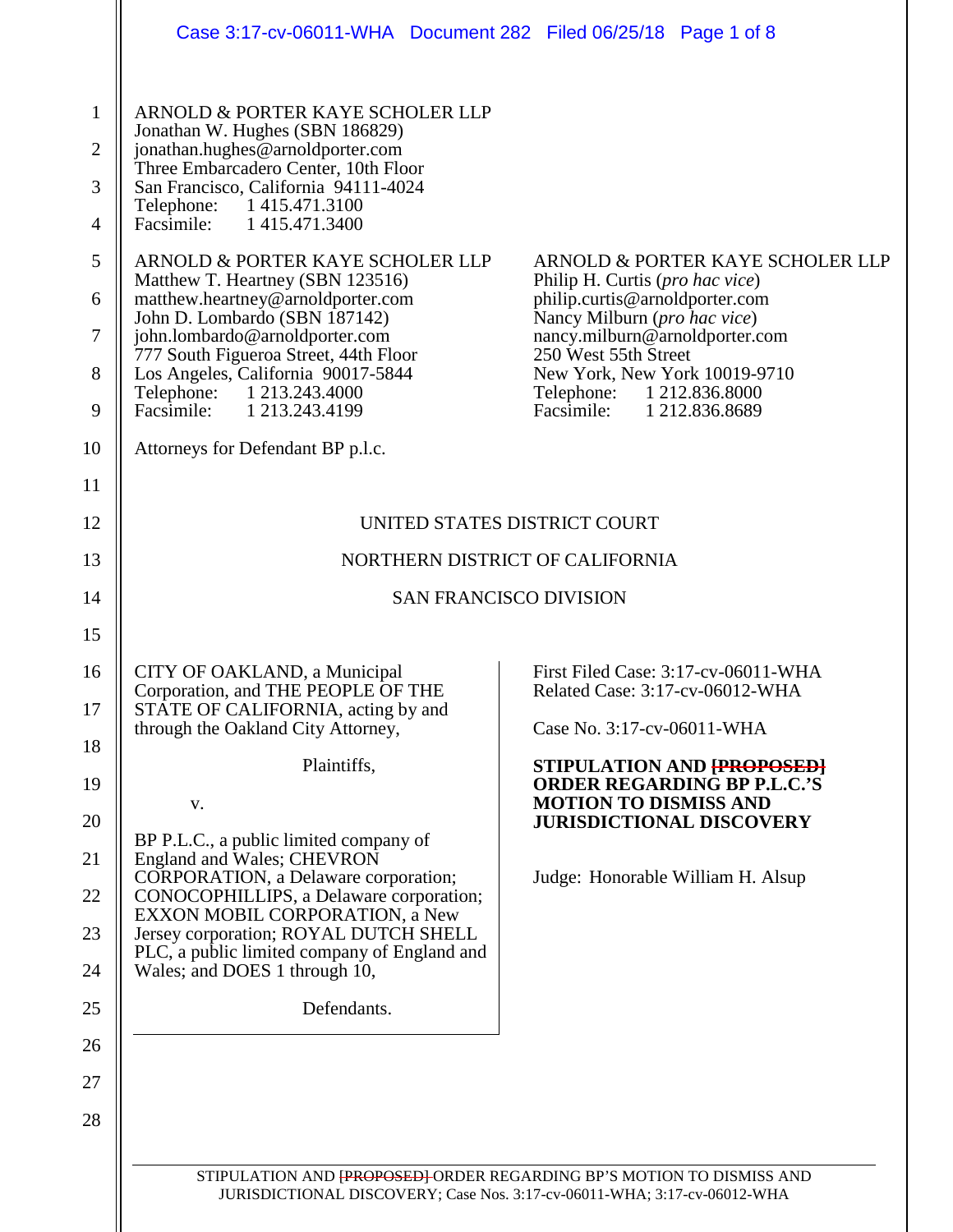|                               | Case 3:17-cv-06011-WHA Document 282 Filed 06/25/18 Page 2 of 8                                                         |                                                                                                                                                 |
|-------------------------------|------------------------------------------------------------------------------------------------------------------------|-------------------------------------------------------------------------------------------------------------------------------------------------|
| $\mathbf 1$<br>$\overline{2}$ | CITY AND COUNTY OF SAN<br>FRANCISCO, a Municipal Corporation, and<br>THE PEOPLE OF THE STATE OF                        | Case No. 3:17-cv-06012-WHA<br>STIPULATION AND <b>{PROPOSED}</b>                                                                                 |
| 3<br>4                        | CALIFORNIA, acting by and through the San<br>Francisco City Attorney DENNIS J.<br>HERRERA,                             | <b>ORDER REGARDING BP P.L.C.'S</b><br><b>MOTION TO DISMISS AND</b><br><b>JURISDICTIONAL DISCOVERY</b>                                           |
| 5                             | Plaintiffs,                                                                                                            |                                                                                                                                                 |
| 6                             | V.                                                                                                                     | Judge: Honorable William H. Alsup                                                                                                               |
| $\tau$<br>8                   | BP P.L.C., a public limited company of<br>England and Wales; CHEVRON<br>CORPORATION, a Delaware corporation;           |                                                                                                                                                 |
| 9                             | CONOCOPHILLIPS, a Delaware corporation;<br>EXXON MOBIL CORPORATION, a New                                              |                                                                                                                                                 |
| 10                            | Jersey corporation; ROYAL DUTCH SHELL<br>PLC, a public limited company of England and<br>Wales; and DOES 1 through 10, |                                                                                                                                                 |
| 11                            | Defendants.                                                                                                            |                                                                                                                                                 |
| 12<br>13                      |                                                                                                                        |                                                                                                                                                 |
| 14                            |                                                                                                                        |                                                                                                                                                 |
| 15                            |                                                                                                                        |                                                                                                                                                 |
| 16                            |                                                                                                                        |                                                                                                                                                 |
| 17                            |                                                                                                                        |                                                                                                                                                 |
| 18                            |                                                                                                                        |                                                                                                                                                 |
| 19                            |                                                                                                                        |                                                                                                                                                 |
| 20                            |                                                                                                                        |                                                                                                                                                 |
| 21                            |                                                                                                                        |                                                                                                                                                 |
| 22<br>23                      |                                                                                                                        |                                                                                                                                                 |
| 24                            |                                                                                                                        |                                                                                                                                                 |
| 25                            |                                                                                                                        |                                                                                                                                                 |
| 26                            |                                                                                                                        |                                                                                                                                                 |
| 27                            |                                                                                                                        |                                                                                                                                                 |
| 28                            |                                                                                                                        |                                                                                                                                                 |
|                               |                                                                                                                        | STIPULATION AND FROPOSED ORDER REGARDING BP'S MOTION TO DISMISS AND<br>JURISDICTIONAL DISCOVERY; Case Nos. 3:17-cv-06011-WHA; 3:17-cv-06012-WHA |
|                               |                                                                                                                        |                                                                                                                                                 |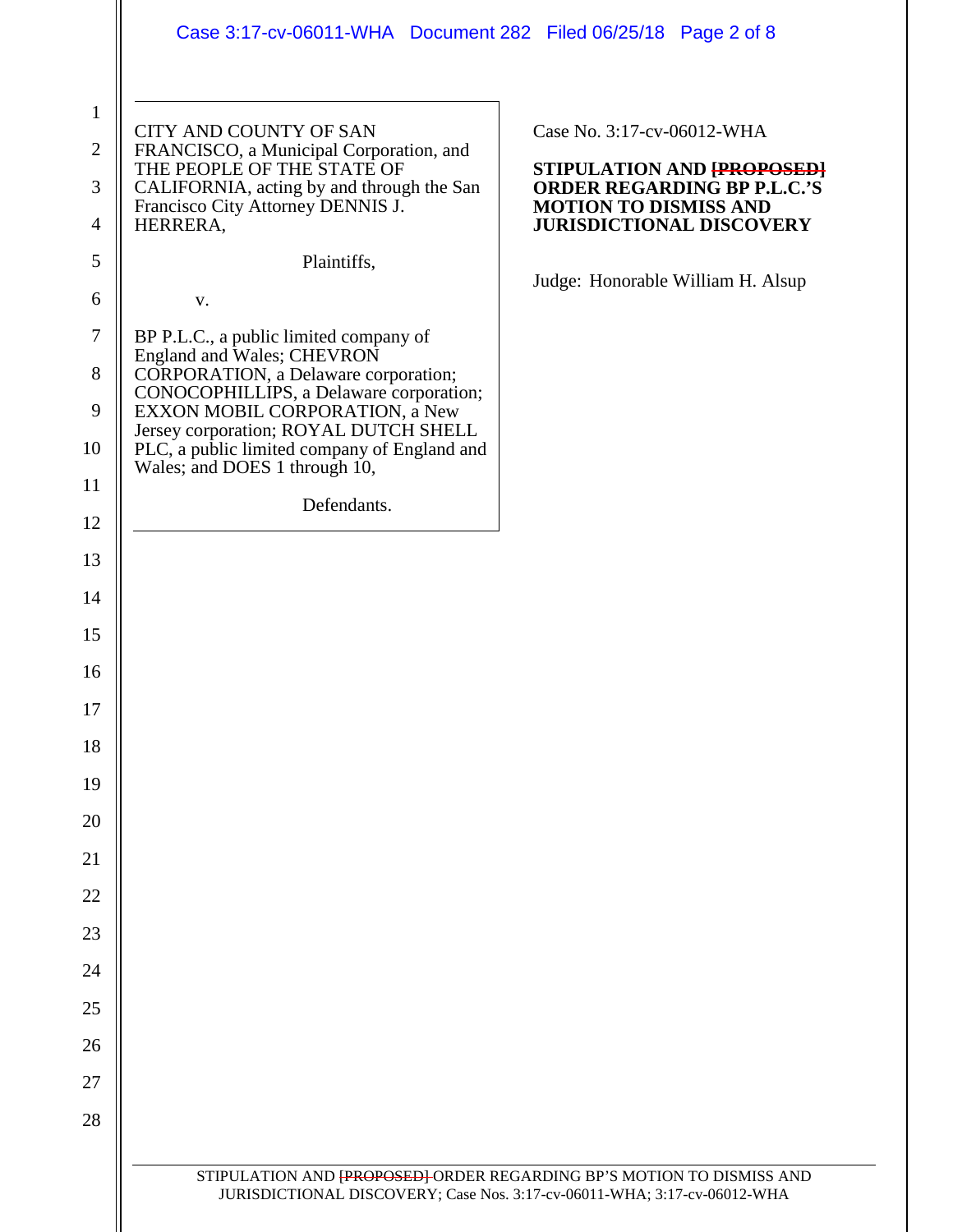## Case 3:17-cv-06011-WHA Document 282 Filed 06/25/18 Page 3 of 8

WHEREAS, on April 19, 2018, all Defendants in the above-styled cases filed a motion to dismiss pursuant to Federal Rule of Civil Procedure 12(b)(6), while some defendants—including Defendant BP p.l.c. ("BP")—filed a separate motion to dismiss pursuant to Federal Rule of Civil Procedure  $12(b)(2)^1$ ;

WHEREAS, BP's Rule 12(b)(2) motion to dismiss asserted two distinct grounds for dismissal: failure to adequately plead that alleged in-forum activities were a "but-for" cause of Plaintiffs' alleged injury ("But-For Argument"); and that the exercise of personal jurisdiction over BP was unreasonable under the circumstances ("Unreasonableness Argument");

WHEREAS, BP also submitted sworn declarations by William Jeffries ("Jeffries Declaration"), John D. Lombardo ("Lombardo Declaration") and Donna Sanker ("Sanker Declaration") to support its But-For Argument;

WHEREAS, on May 25, 2018, "[f]or the reasons stated on the record" at the hearing on May 24, 2018, the Court ordered "jurisdictional discovery" as to BP and certain other Defendants, and ordered supplemental briefing on the relevant motions to dismiss following the conclusion of that discovery<sup>2</sup>;

WHEREAS, it is in the interests of all parties to speed a resolution of the Rule 12(b)(6) and 12(b)(2) motions;

WHEREAS, BP withdraws the Jeffries Declaration, the Lombardo Declaration, and the Sanker Declaration and all exhibits to the three declarations, and Plaintiffs agree that, in light of this withdrawal, jurisdictional discovery is no longer necessary;

WHEREAS, BP will promptly file, for the convenience of the Court, substitute briefs in support of its motion to dismiss under Rule  $12(b)(2)$  that eliminate reference to the withdrawn factual record and contain no new legal arguments;

WHEREAS, Plaintiffs and BP agree that BP's withdrawal of the Jeffries Declaration, Lombardo Declaration and Sanker Declaration concerning specific personal jurisdiction in these cases

1 *See* ECF 219, 17-cv-6011; ECF 184, 17-cv-6012. 2 *See* ECF 259, 17-cv-6011; ECF 217, 17-cv-6012.

1

2

- 1-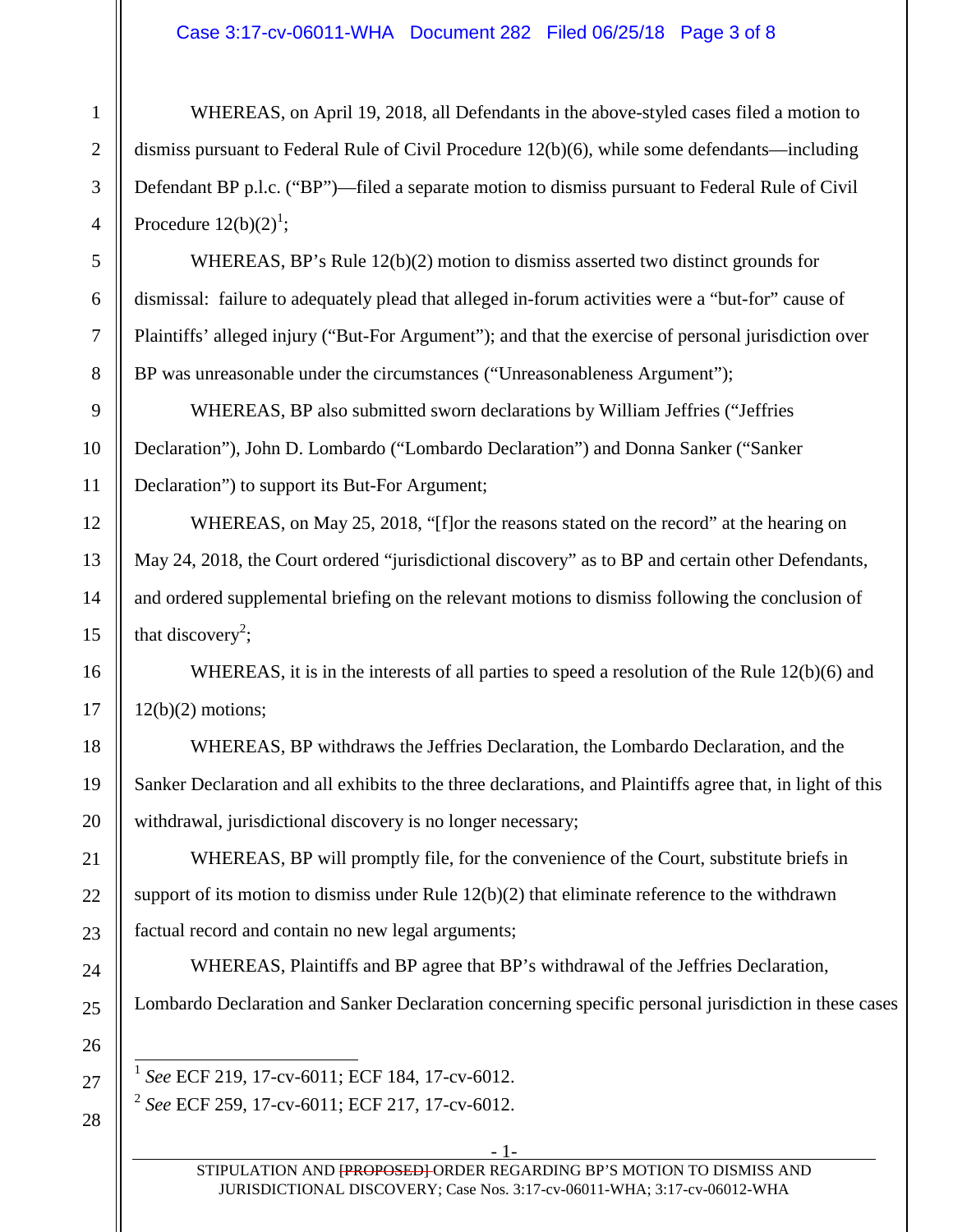## Case 3:17-cv-06011-WHA Document 282 Filed 06/25/18 Page 4 of 8

shall have the same effect as if BP had not presented that evidence nor made arguments based upon that evidence in its motion to dismiss, and that this withdrawal is without prejudice to BP's right to contest any issue concerning the merits of Plaintiffs' claims or BP's right to contest personal jurisdiction in other cases;

NOW THEREFORE, Plaintiffs and BP p.l.c. HEREBY STIPULATE AND AGREE, subject to the approval and order of the Court, as follows:

1. Without prejudice to BP p.l.c.'s right to support a personal jurisdiction motion with a factual record at a future time beyond the motion to dismiss stage in these cases, if necessary, or in any other case, BP p.l.c. withdraws the factual record (specifically including the Declarations of William Jeffries, John D. Lombardo, and Donna Sanker, including all exhibits to these Declarations) (together, "factual record"), tendered in support of BP p.l.c.'s motion to dismiss under Rule  $12(b)(2)$ , such that BP p.l.c.'s Rule  $12(b)(2)$  motion will then be based solely on the allegations of the First Amended Complaints (including materials referenced therein);

2. BP p.l.c. accepts that the Court should decide the motion based on the facts alleged in Plaintiffs' First Amended Complaints, and that such facts are uncontroverted for purposes of BP's motion;

3. Once this stipulation has been submitted and approved by the Court, BP p.l.c. will promptly file, for the convenience of the Court, substitute briefs in support of its motion to dismiss under Rule  $12(b)(2)$  that eliminate reference to the withdrawn factual record and contain no new legal arguments;

4. Plaintiffs withdraw the discovery served on BP p.l.c., and BP p.l.c. will forgo any jurisdictional discovery against Plaintiffs in relation to or pursuant to the Court's May 24 hearing;

5. BP p.l.c.'s Rule 12(b)(2) motion, which does not challenge Plaintiffs' allegations regarding the purposeful direction requirement of specific jurisdiction, will then be ripe for decision together with the comparable Rule 12(b)(2) motions of defendants Exxon Mobil Corporation, Royal Dutch Shell plc and ConocoPhillips;

1

2

3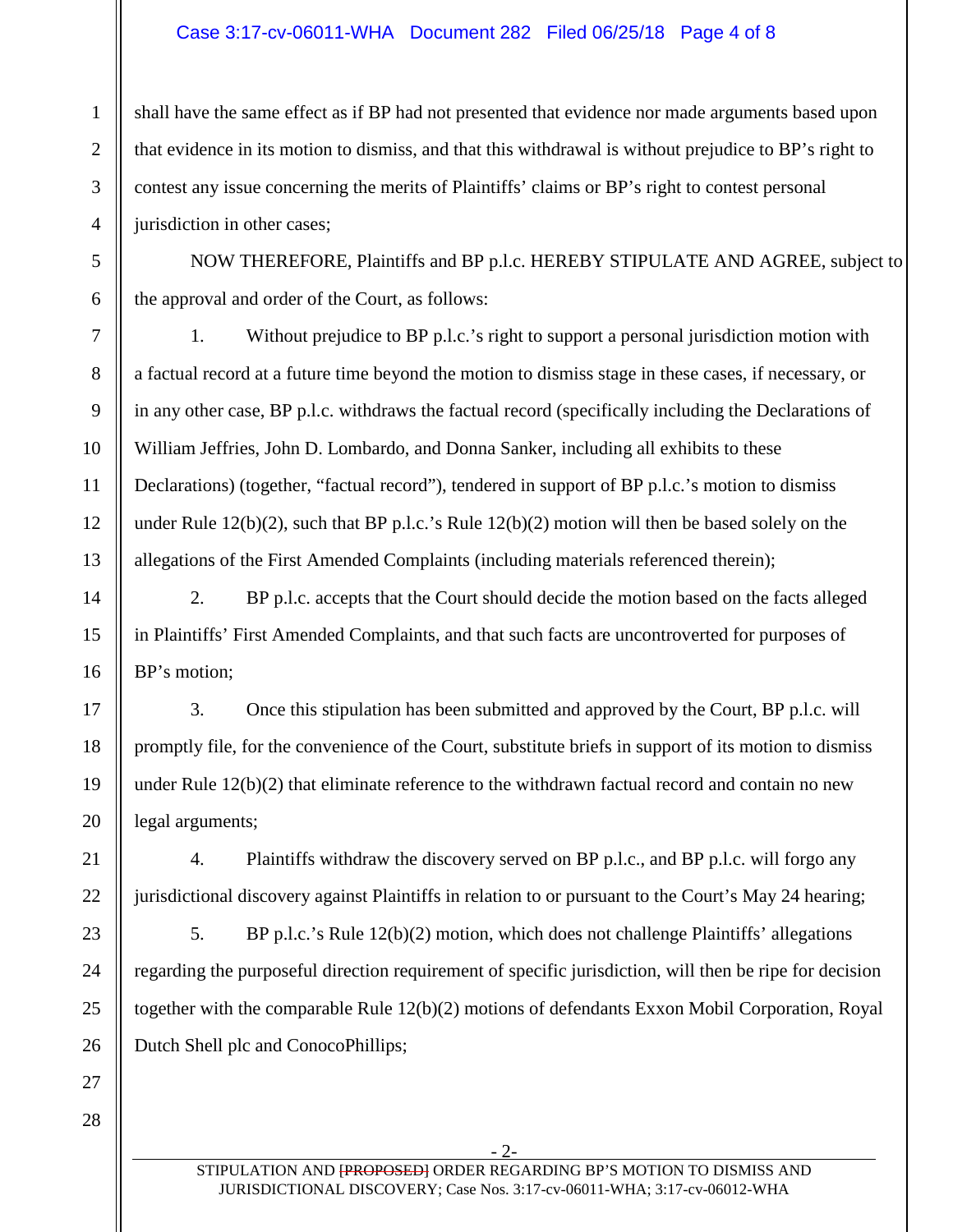6. This agreement does not affect the rights of either party to assert any other argument, claim, or defense in these cases, to the extent permitted by state or federal law, the Federal Rules of Civil Procedure, or the Federal Rules of Evidence; and

7. This agreement does not affect the rights of either party to seek appeal from, fees or costs for, or any other right or remedy relating to the Rule 12(b)(6) motion currently pending in these cases in this Court.

## **IT IS SO STIPULATED.**

- 3-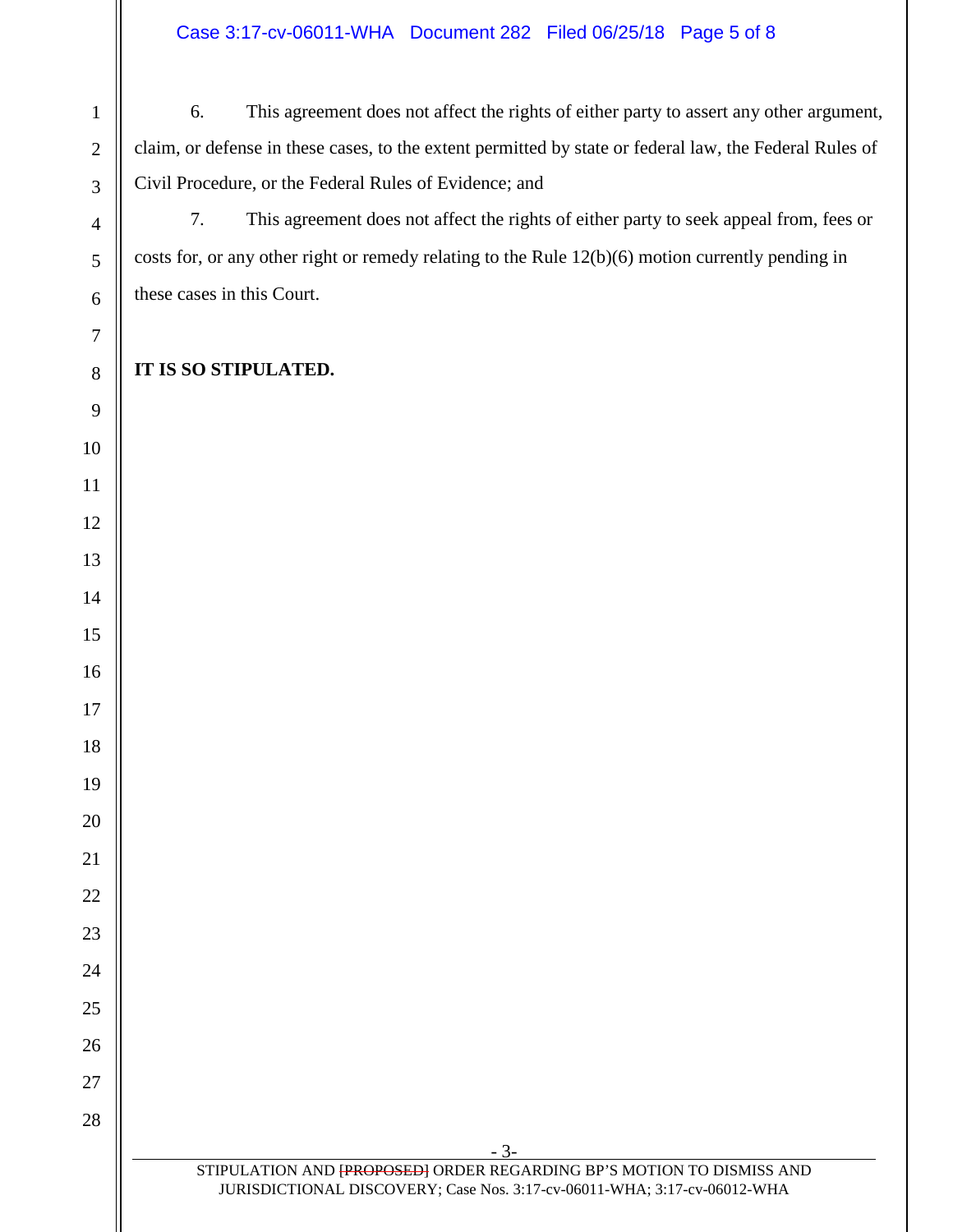| $\mathbf{1}$   | Dated: June 20, 2018                                                     | Respectfully submitted,                                                |
|----------------|--------------------------------------------------------------------------|------------------------------------------------------------------------|
| $\mathbf{2}$   | By: /s/ Jonathan W. Hughes                                               | ** /s/ Matthew D. Goldberg                                             |
| 3              | Jonathan W. Hughes (SBN 186829)                                          | DENNIS J. HERRERA, State Bar #139669                                   |
| $\overline{4}$ | ARNOLD & PORTER KAYE SCHOLER LLP<br>Three Embarcadero Center, 10th Floor | <b>City Attorney</b><br>RONALD P. FLYNN, State Bar #184186             |
| 5              | San Francisco, California 94111-4024<br>Telephone: (415) 471-3100        | <b>Chief Deputy City Attorney</b><br>YVONNE R. MERÉ, State Bar #173594 |
| 6              | Facsimile: (415) 471-3400                                                | Chief of Complex and Affirmative Litigation                            |
| $\overline{7}$ | E-mail: jonathan.hughes@arnoldporter.com                                 | ROBB W. KAPLA, State Bar #238896<br>Deputy City Attorney               |
| 8              | Matthew T. Heartney (SBN 123516)                                         | MATTHEW D. GOLDBERG, State Bar                                         |
| 9              | John D. Lombardo (SBN 187142)<br>ARNOLD & PORTER KAYE SCHOLER LLP        | #240776<br>Deputy City Attorney                                        |
|                | 777 South Figueroa Street, 44th Floor                                    | City Hall, Room 234                                                    |
| 10             | Los Angeles, California 90017-5844                                       | 1 Dr. Carlton B. Goodlett Place                                        |
| 11             | Telephone: (213) 243-4000<br>Facsimile: (213) 243-4199                   | San Francisco, California 94102-4602<br>Tel.: (415) 554-4748           |
|                | E-mail: matthew.heartney@arnoldporter.com                                | Fax.: $(415)$ 554-4715                                                 |
| 12             | E-mail: john.lombardo@arnoldporter.com                                   | Email: matthew.goldberg@sfcityatty.org                                 |
| 13             | Philip H. Curtis (pro hac vice)                                          | <b>Attorneys for Plaintiffs</b>                                        |
| 14             | Nancy Milburn (pro hac vice)                                             | CITY AND COUNTY OF SAN FRANCISCO                                       |
| 15             | ARNOLD & PORTER KAYE SCHOLER LLP<br>250 West 55th Street                 | and PEOPLE OF THE STATE OF<br>CALIFORNIA, acting by and through San    |
| 16             | New York, NY 10019-9710                                                  | <b>Francisco City Attorney</b>                                         |
|                | Telephone: (212) 836-8383                                                | <b>DENNIS J. HERRERA</b>                                               |
| 17             | Facsimile: (212) 715-1399<br>E-mail: philip.curtis@arnoldporter.com      | ** Pursuant to Civ. L.R. $5-1(i)(3)$ , the                             |
| 18             | E-mail: nancy.milburn@arnoldporter.com                                   | electronic signatory has obtained approval                             |
| 19             |                                                                          | from this signatory                                                    |
| 20             | Attorneys for Defendant BP p.l.c.                                        |                                                                        |
| 21             |                                                                          |                                                                        |
| 22             |                                                                          |                                                                        |
| 23             |                                                                          |                                                                        |
| 24             |                                                                          |                                                                        |
| 25             |                                                                          |                                                                        |
| 26             |                                                                          |                                                                        |
| 27             |                                                                          |                                                                        |
| 28             |                                                                          |                                                                        |
|                | - 4-                                                                     |                                                                        |
|                | STIPULATION AND FROPOSED ORDER REGARDING BP'S MOTION TO DISMISS AND      |                                                                        |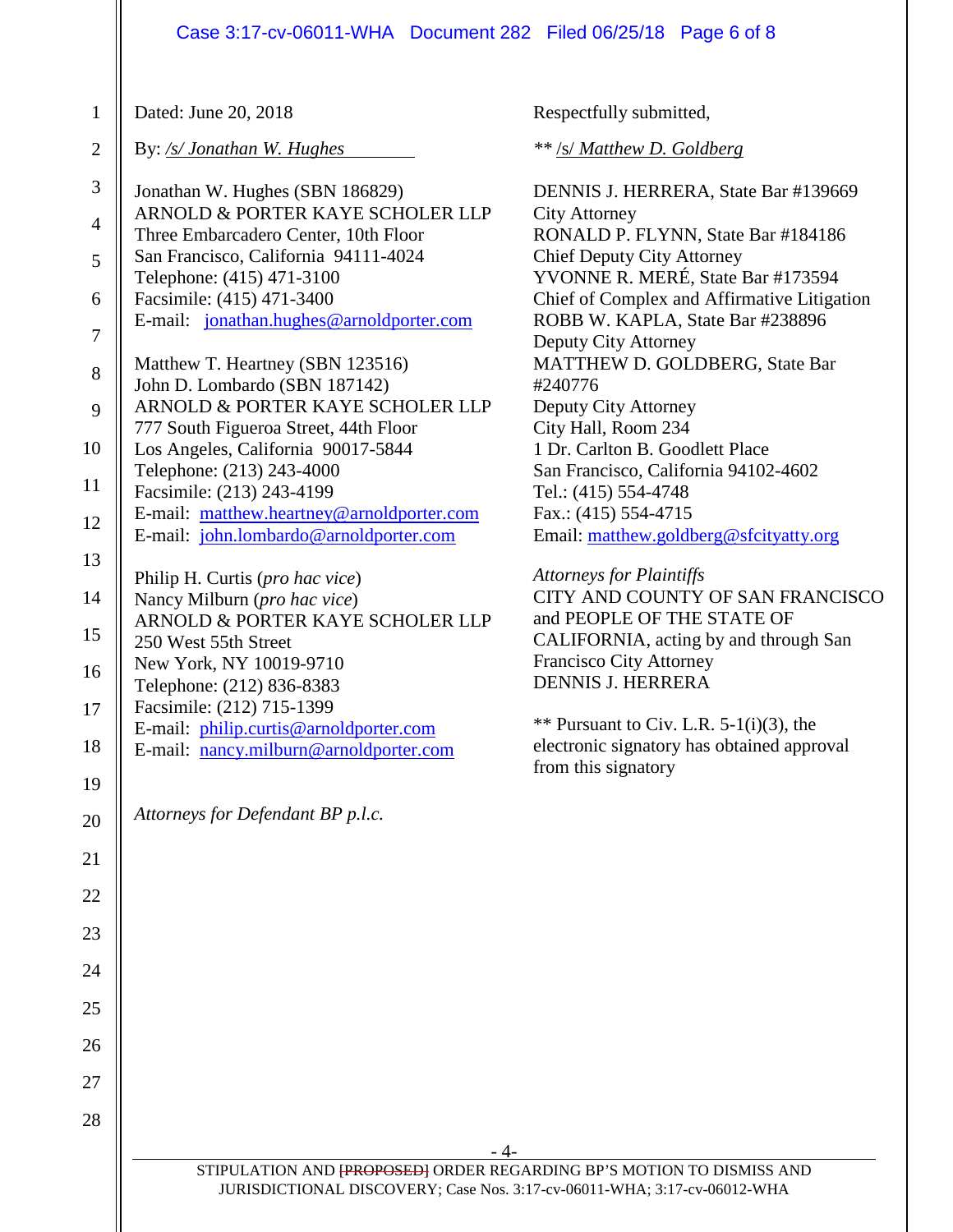## Case 3:17-cv-06011-WHA Document 282 Filed 06/25/18 Page 7 of 8

| $\mathbf{1}$     | **/s/ Erin Bernstein                                                          | ** /s/ Steve W. Berman                                                   |
|------------------|-------------------------------------------------------------------------------|--------------------------------------------------------------------------|
| $\mathbf{2}$     | BARBARA J. PARKER, State Bar #069722<br><b>City Attorney</b>                  | STEVE W. BERMAN (pro hac vice)<br>steve@hbsslaw.com                      |
| $\mathfrak{Z}$   | MARIA BEE, State Bar #167716                                                  | HAGENS BERMAN SOBOL SHAPIRO LLP                                          |
|                  | <b>Special Counsel</b>                                                        | 1918 Eighth Ave. Suite 3300                                              |
| $\overline{4}$   | ERIN BERNSTEIN, State Bar #231539                                             | Seattle, Washington 98101                                                |
| 5                | <b>Supervising Deputy City Attorney</b><br>MALIA MCPHERSON, State Bar #313918 | Tel.: (206) 623-7292<br>Fax: (206) 623-0594                              |
| 6                | Attorney<br>One Frank H. Ogawa Plaza, 6th Floor                               |                                                                          |
| $\boldsymbol{7}$ | Oakland, California 94612<br>Tel.: (510) 238-3601                             | SHANA E. SCARLETT (State Bar #217895)<br>HAGENS BERMAN SOBOL SHAPIRO LLP |
| 8                | Fax: (510) 238-6500                                                           | 715 Hearst Avenue, Suite 202                                             |
| 9                | Email: ebernstein@oaklandcityattorney.org                                     | Berkeley, California 94710                                               |
|                  | <b>Attorneys for Plaintiffs</b>                                               | Tel.: (510) 725-3000<br>Fax: (510) 725-3001                              |
| 10               | CITY OF OAKLAND and                                                           |                                                                          |
| 11               | PEOPLE OF THE STATE OF CALIFORNIA,<br>acting by and through Oakland City      | MATTHEW F. PAWA (pro hac vice)<br>mattp@hbsslaw.com                      |
| 12               | Attorney BARBARA J. PARKER                                                    | BENJAMIN A. KRASS (pro hac vice)                                         |
| 13               | ** Pursuant to Civ. L.R. $5-1(i)(3)$ , the electronic                         | benk@hbsslaw.com<br>HAGENS BERMAN SOBOL SHAPIRO LLP                      |
|                  | filer has obtained approval from this signatory.                              | 1280 Centre Street, Suite 230                                            |
| 14               |                                                                               | Newton Centre, Massachusetts 02459                                       |
| 15               |                                                                               | Tel.: (617) 641-9550<br>Fax: (617) 641-9551                              |
| 16               |                                                                               |                                                                          |
| 17               |                                                                               | Of Counsel Attorneys for The People                                      |
| 18               |                                                                               | ** Pursuant to Civ. L.R. $5-1(i)(3)$ , the                               |
| 19               |                                                                               | electronic filer has obtained approval from<br>this signatory.           |
| 20               |                                                                               |                                                                          |
| 21               |                                                                               |                                                                          |
| 22               |                                                                               |                                                                          |
| 23               |                                                                               |                                                                          |
| 24               |                                                                               |                                                                          |
| 25               |                                                                               |                                                                          |
|                  |                                                                               |                                                                          |
| 26               |                                                                               |                                                                          |
| 27               |                                                                               |                                                                          |
| 28               |                                                                               |                                                                          |
|                  | $-5-$<br>STIPULATION AND FROPOSED ORDER REGARDING BP'S MOTION TO DISMISS AND  |                                                                          |
|                  | JURISDICTIONAL DISCOVERY; Case Nos. 3:17-cv-06011-WHA; 3:17-cv-06012-WHA      |                                                                          |
|                  |                                                                               |                                                                          |